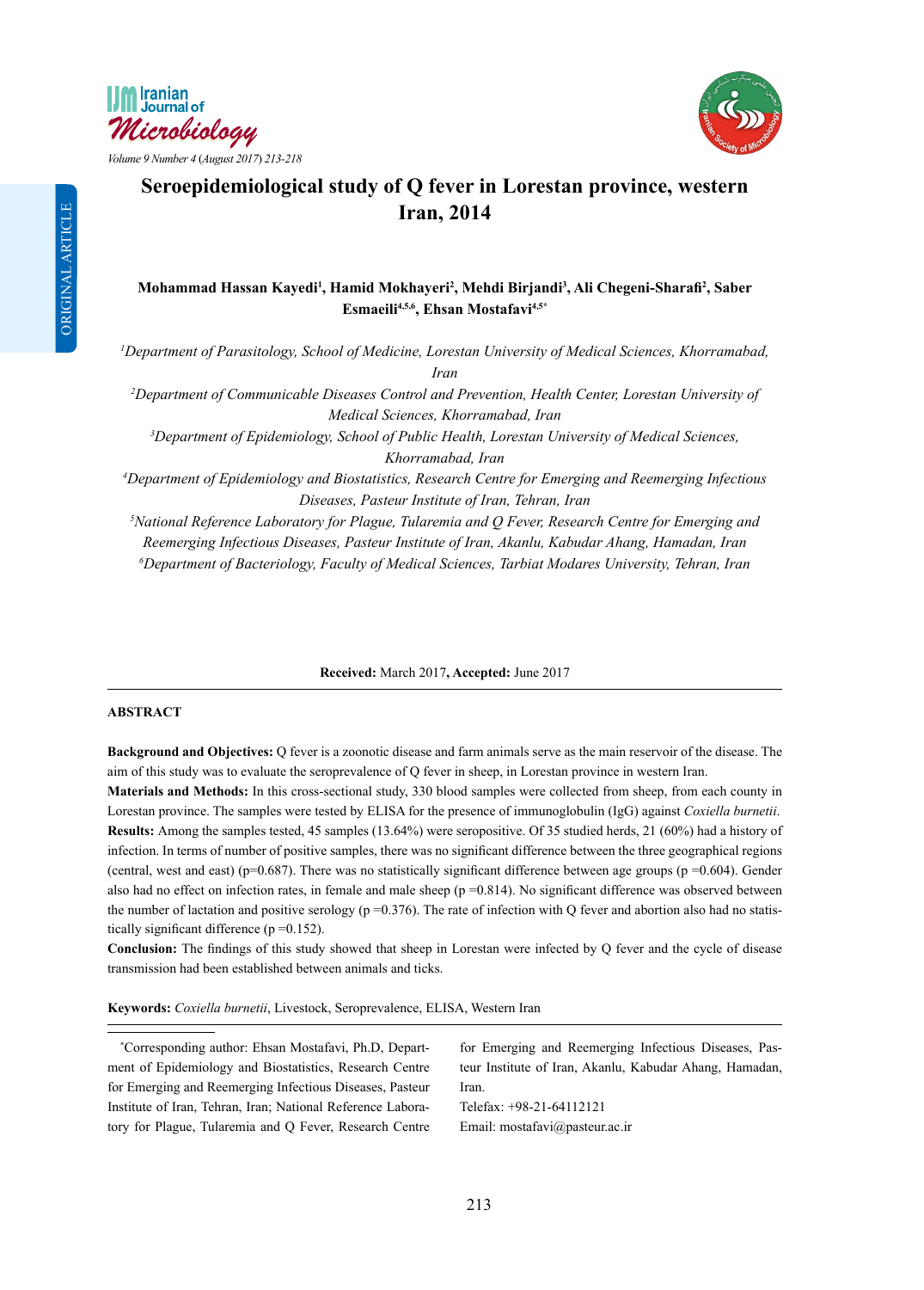## **INTRODUCTION**

Q fever is a zoonotic disease caused by a bacterium *C. burnetii* (1). The bacterium has been separated from a variety of domestic and wild animals, birds, mammals and arthropods. Sheep, goats and cattle are considered the main reservoir of the disease. Also, 40 species of ticks (Ixodidae and Argasidae families) can transmit the disease to animals (2, 3). Infected animals discharge the bacteria through fetal fluids during birth delivery and also through breast milk, urine, feces and reproductive discharges. Q fever is transferred among cattle through tick bites, inhalation or ingestion of infected droplets and direct or indirect contact with infected animals or their discharges. *C. burnetii* infection in ruminants occurs at any age and usually has no obvious symptoms, but it can cause miscarriage in sheep and goats. The disease in cattle also causes miscarriage, stillbirth, reduced-fertility, dystocia and mastitis (1, 4). High-risk persons, such as veterinarians, farmers, farm workers and slaughterhouse workers may be infected through inhalation or ingestion of infected droplets, direct or indirect contact with discharges from infected animals or the consumption of raw milk, but they rarely become infected through tick bites (1, 5).

In Iran, the first clinical case of acute Q fever in humans was reported in 1952 (6). After 1976, the disease was forgotten in Iran and no human cases were reported (7). Phase one and two antibodies against *C. burnetii* were once again observed in suspected patients with fever in 2009, in Kerman (southeastern Iran) (5). This research marks the beginning of the seroepidemiological studies of Q fever in different animals and human populations  $(8-16)$ .

One of the oldest reports of infection with Q fever in Iran was published in 1976 in Lorestan province, western Iran and positive cases of infection with *C. burnetii* in cattle, sheep and goats had been reported as 7%, 3.2% and 1.7%, respectively. No further research has been carried out on the Q fever cases in the province (14). However, due to the common nature of this disease among humans and animals, as well as the role of this disease in abortion in livestock, it is necessary to determine the seroprevalence of the disease in animals, in this province.

#### **MATERIALS AND METHODS**

**Studied area.** The present study was conducted in 2014, in Lorestan province in western Iran. Lorestan covers an area of 28,175 square kilometers, which constitutes 1.73% of the country. The northern neighbors are the provinces of Hamadan and Arak, southern are Khuzestan and Chaharmahal-Bakhtiari, western are Kermanshah and Ilam and eastern is Isfahan. The province has 10 counties and approximately 2 million people, of which about 1.2 million live in urban areas and about 800,000 in the rural areas. The counties of Aligodarz, Azna and Doroud are in the east of province, the counties of Khorramabad, Boroujerd and Alashtar are in the central region and the counties of Chegeni, Delfan, Kohdasht and Poledokhtar are located in the western region. The province has 6.5 million farm animals (5.5% of the national livestock population) and the province is ranked sixth among all the provinces in Iran. Seventy two percent (72%) of the livestock are small herds (sheep and goats).

**Samples collection.** In this cross-sectional study, the veterinary organization at Lorestan province collaborated in blood samples collection from sheep in the province. At least two areas in the outskirts of the cities and 2 to 4 rural areas were selected in each of the 10 counties in the province (Fig. 1). In the selected areas, sheep were randomly selected and recruited. From 10 counties, 35 villages were randomly selected and sheep blood samples were collected from one herd in each village.

After obtaining consent from the owner of the livestock and documenting the necessary information such as gender, age, name of village, the number of pregnant animals and the number of abortions, 5 ml of venous blood was carefully collected, using a venoject blood collection system, using the neck jugular vein of the animals. The samples were then placed in a cold box and sent to the central laboratory of the provincial Veterinary office, shortly after blood collection, under cold chain conditions. In the laboratory, the samples were centrifuged for 10 minutes at 3,000 rpm and sera from the samples were isolated and frozen at -20°C. Serum samples were sent to the Research Center for Emerging and Reemerging Infectious Diseases at the Pasteur Institute of Iran (National reference laboratory for Q fever, plague and tularemia),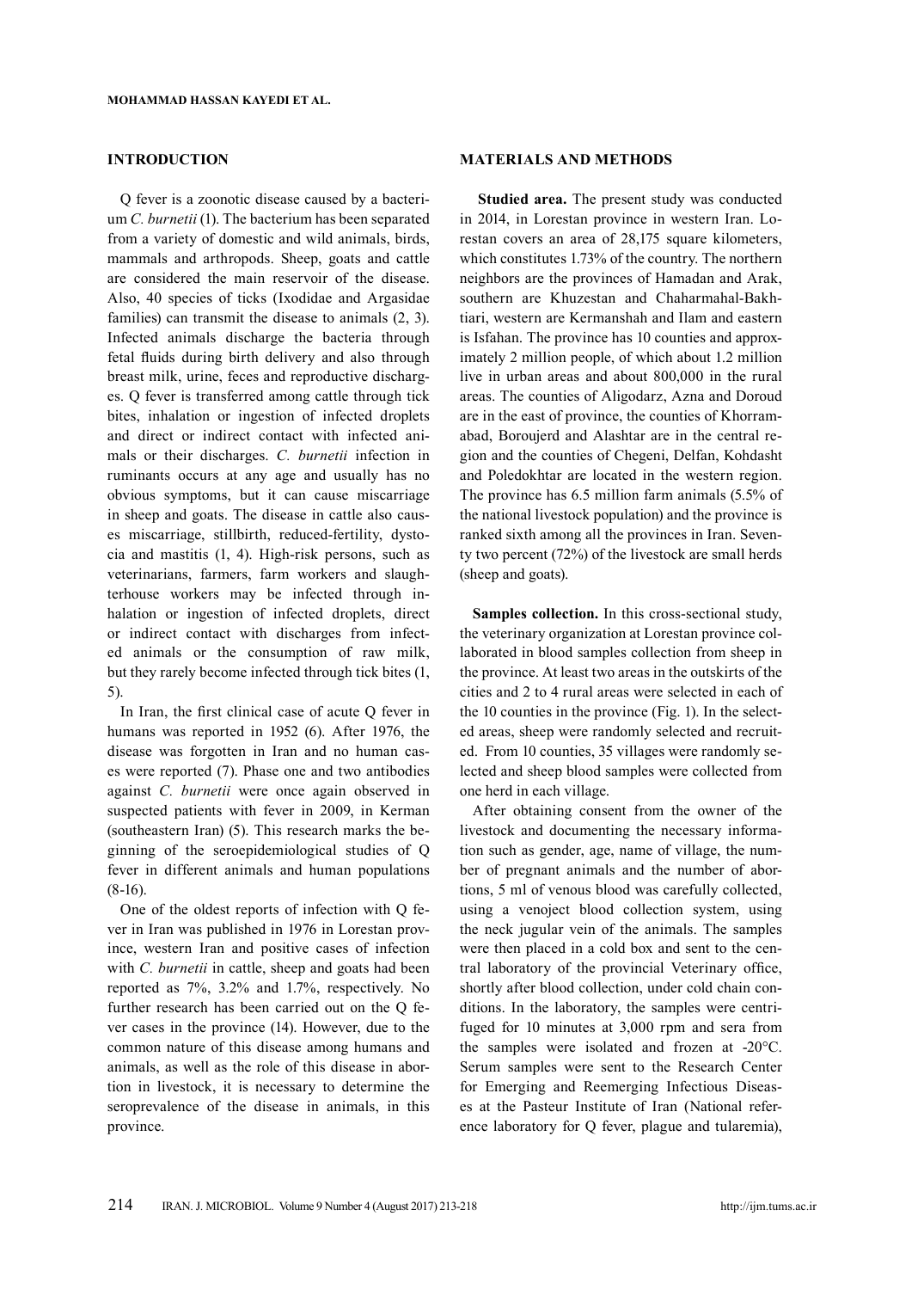

**Fig. 1.** Map of Lorestan province, sampling regions of counties and samples from sheep are marked on the map.

while maintaining the cold chain for serologic studies.

**Serology.** The serum samples were tested for the detection of antibodies against *C. burnetii* (IgG) using a commercial ELISA kit (Checkit Q fever IDEXX Laboratories), in accordance with the instructions provided by the manufacturer. Based on the obtained optical density (OD) three groups has been formed: positive, border-line and negative.

**Statistical analysis.** Statistical analysis was performed using SPSS version 20 and the statistical significance level of  $p \le 0.05$  was considered significant. The correlation between risk factors and seroprevalence was evaluated, using chi-square. Risk factors were as follows: age, gender, number of parturition, abortions, location, and whether the animal was native or imported.

## **RESULTS**

Among the 330 sheep's included in the study, 286 animals (86.67%) were female and 311 animals (94.24%) were native. The age of most of the studied sheep was 3 to 4 years (181, 12.70%). In terms of the number of birth delivery, the majority of sheep (151 animals) had delivered 2 or 3 times (9.93%). Most of them (186 animals) had no abortion.

Additionally, 45 sheep (13.64%) tested positive for IgG for Q fever and 23 animals (6.97%) were border-line. Twenty-one of the 35 herds (60%) were seropositive (Table 1). There was no significant difference between the three geographical regions (central, western and eastern) ( $p = 0.687$ ). There was no significant difference between the three counties of Aligudarz, Azna and Doroud in the eastern region of the province  $(p = 0.012)$ , while the lowest level of seropositive cases was observed in Aligudarz county (6.98%). In terms of geographical distribution, the highest and lowest levels of infection were in the samples belonging to the counties of Doroud (32.26%) and Kohdasht (6.90%), respectively (Table 1).

The age group with the highest infection rate was 5 to 6-year olds (15.85%) and the lowest was in the age group of 7+ years (12.5%). There was no significant difference between age groups ( $p = 0.604$ ) (Table 2). Gender also had no effect on infection rates in fe-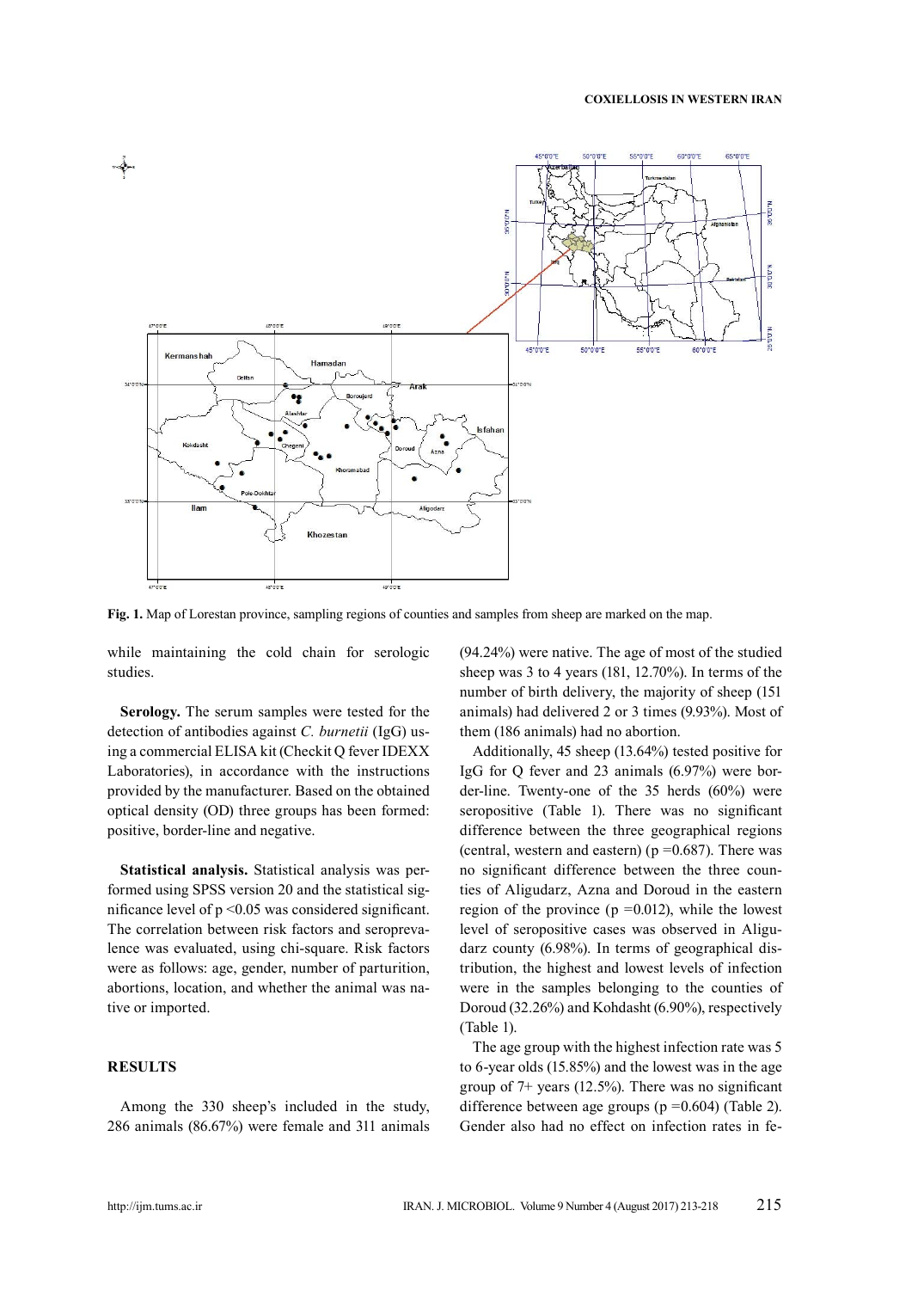#### **Mohammad Hassan Kayedi ET AL.**

| Area   | <b>Number</b> | Percentage   | Name        | No. of villages                                          | <b>Number</b> | Percentage    | p-Value |
|--------|---------------|--------------|-------------|----------------------------------------------------------|---------------|---------------|---------|
|        | of            | of           | of          | from which samples were of blood samples of seropositive |               |               |         |
|        | sheep         | seropositive | county      | taken                                                    | (positive)    | $\frac{0}{0}$ |         |
| East   | 92            | 16.30        | Aligudarz   | 6                                                        | 43(3)         | 6.98          |         |
|        |               |              | Azna        | 2                                                        | 18(2)         | 11.11         | 0.012   |
|        |               |              | Doroud      | 3                                                        | 31(10)        | 32.26         |         |
| Center | 122           | 12.30        | Boroujerd   | 3                                                        | 28(5)         | 17.86         |         |
|        |               |              | Khorramabad | 7                                                        | 68(6)         | 8.82          | 0.482   |
|        |               |              | Alashtar    | 4                                                        | 26(4)         | 15.38         |         |
| West   | 116           | 12.93        | Chegeni     | $\overline{c}$                                           | 27(6)         | 22.22         |         |
|        |               |              | Delfan      | 2                                                        | 28(2)         | 7.14          | 0.080   |
|        |               |              | Kohdasht    |                                                          | 29(2)         | 6.90          |         |
|        |               |              | Poledokhtar | 5                                                        | 32(3)         | 15.63         |         |
| Total  | 330           | 13.64        |             | 35                                                       | 330 (46)      | 13.64         |         |

**Table 1.** Percentage of positive cases of Q fever in sheep in different geographical areas of Lorestan province, Iran.

Table 2. Percentage of positive cases of Q fever in sheep in Lorestan province, Iran, in terms of age, number of birth delivery and abortions

| <b>Studied feature</b> | <b>Studied classes</b>    | No. of blood | Percentage of  | p-Value |
|------------------------|---------------------------|--------------|----------------|---------|
|                        |                           | samples      | seropositive % |         |
|                        | Lower or equal to 2 years | 70           | 14.28          |         |
| Age                    | 3 to 4 years              | 181          | 12.70          | 0.604   |
|                        | 5 to 6 years              | 63           | 15.85          |         |
|                        | 7 years and older         | 16           | 12.50          |         |
|                        | 1 or less                 | 40           | 15.00          |         |
| Number of parturitions | $2$ to $3$                | 151          | 9.93           | 0.376   |
|                        | $4$ to 5                  | 82           | 18.29          |         |
|                        | More than 6               | 13           | 7.69           |         |
|                        | With no history           | 186          | 65.03          |         |
| History of miscarriage | Once                      | 80           | 27.97          | 0.152   |
|                        | Twice                     | 15           | 5.25           |         |
|                        | Three times and more      | 5            | 1.75           |         |

male (13.99%) and male (11.36%) sheep ( $p = 0.814$ ). No significant difference between the number of birth delivery and positive serology has been observed, among 286 female sheep (p = 0.376). Among 311 sheep native to Lorestan province, 13.5% were seropositive and among 19 imported animals (from other provinces),  $15.8\%$  were seropositive (p = 0.726). There was no significant difference between disease and abortion ( $p = 0.152$ ) (Table 2).

## **DISCUSSION**

Our data show that the serological prevalence of Q

fever in the sheep recruited in this project was 13.64%. A comparison between the results of our study and the data of the research study from 1976 on sheep in the province (3.2% infection), indicates a significant increase in the incidence of the disease among sheep in the province, during the period of 39 years (14).

 In the present study, the seroprevalence of Q fever in sheep (13.64%) was lower compared to other studies, included 19.5% in central, northeastern and southwestern Iran (10), 33.6% in northwestern Iran (Ardebil province) (7), 23.7% in northern Iran (Mazandaran province) (8), 29.42% in southeastern Iran (11), and 33.9% in southeastern Iran (12) The seroprevalence was also higher compared to the study by Pour Me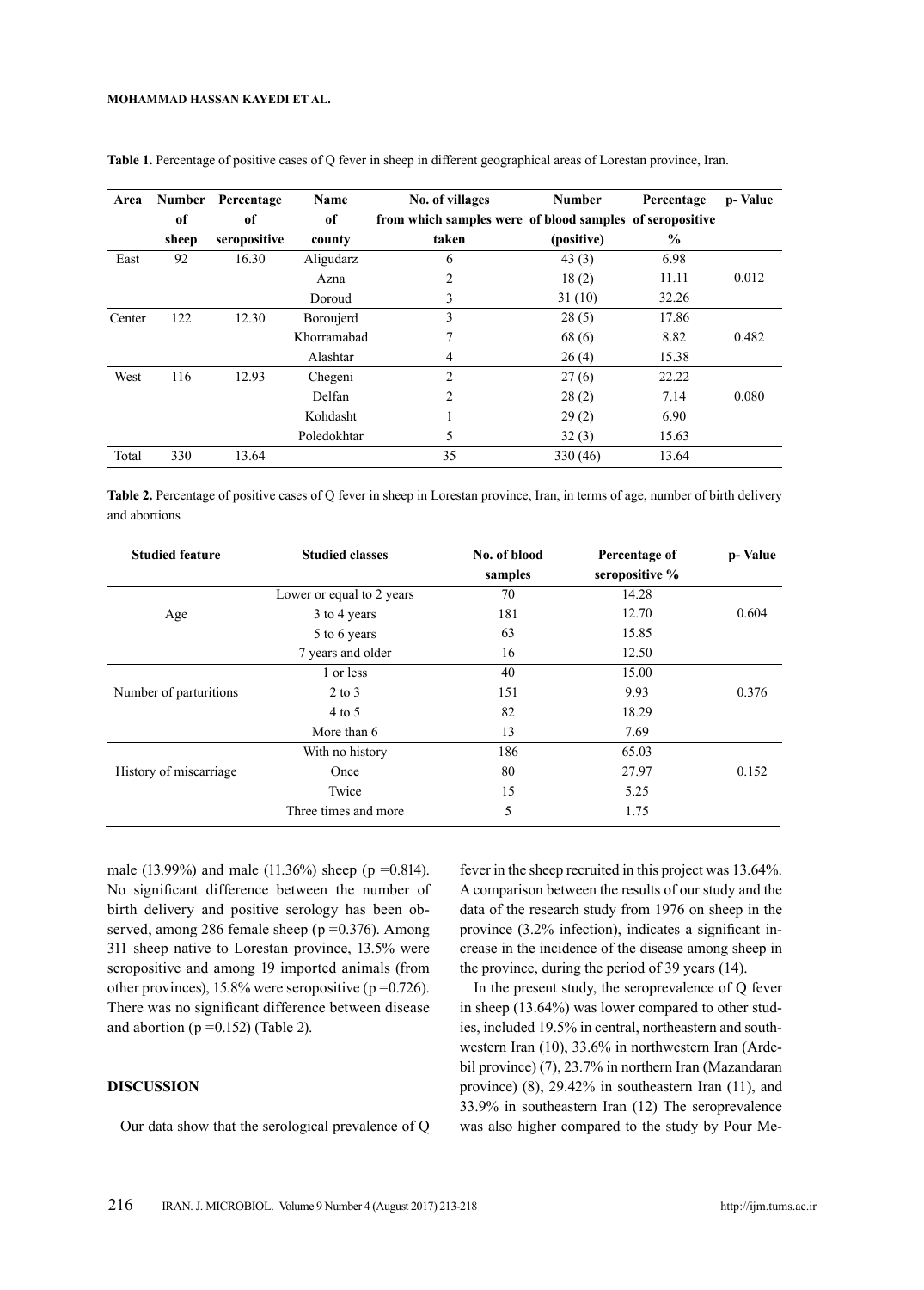hdi Borougeni et al. (2014) with seroprevalence of 13.18% in the county of Ahvaz (13). In most regions of Iran, the prevalence of Q fever was higher than the present study; which may arises as a consequence of importing infected livestock from our eastern neighbors and transferring them to the eastern, central and northern provinces of country. Additionally, as ticks play a major role in the transmission of the disease from infected to healthy animals, a possible reason for the high prevalence in other provinces may be due to higher tick infection between livestock in other provinces in comparison with livestock in Lorestan, as no imported livestock found in Lorestan.

 In a study conducted in 2012 and 2013 in India, a low seropositive prevalence in sheep (1.85%) has been reported (17). In 2013, a low seropositive prevalence in sheep in Sweden was also reported (0.6%) (18). In a study in Turkey (neighboring northwestern Iran), carried out in 2000, a 10.5% prevalence of the disease in sheep was reported. The results of these studies show that the prevalence of the disease in sheep in Iran is relatively higher compared with other countries (19).

 Although a higher infection rate was found in the east of the province, the infection rate in Aligudarz county was lower than other eastern counties of province (6.98%). This is due to the fact that Aligudarz county is mountainous with bad road condition which it is not suitable for importing livestock from other regions of the province or from other provinces.

 In terms of age, the highest prevalence was observed in the age group of 5-6 years old (15.85%) and that is not consistent with the study in Ardabil province in which most seropositive sheep were between the ages of 3 and 4 years old (7). In the present study, no significant difference was observed between the age groups in terms of the history of Q fever infection. In another study, in northern Iran (Mazandaran province, 2010-2011) the age of the sheep did not affect the percentage of infection (8).

 In the present study, gender had no effect on infection rates in female (13.99%) or male (11.36%) sheep. These results are consistent with those from northwestern Iran (Ardebil, 2011-2012) (7) and northern Iran (Mazandaran Province, 2010-2011) (8), stating that gender had no effect on the infection rates.

 Poor roads condition made access to some villages in the province impossible. Future studies needed to be carried out in the province using other livestock (cattle and goats) and vectors of the disease (ticks). It is also suggested that future studies examine positive

seroprevalence in humans regarding the zoonotic nature of the disease.

 In conclusion, our data show that Q fever has been spread in sheep in Lorestan. A comparison of our data with the data from research study in 1976 showed that the positive cases of the disease have increased from 3.2% to 13.64%, over 39 years in Lorestan. Considering the economic losses of farmers (miscarriages, etc.) and the risk of disease transmission from animals to humans, control and prevention of this disease by the relevant organizations is necessary.

### **ACKNOWLEDGEMENT**

 The authors appreciate the cooperation of the Pasteur Institute of Iran and the Deputy of Research and Technology affairs of Lorestan University of Medical Sciences, for funding provided for the project. We would also like to thank the Research Centre for Emerging and Reemerging Infectious Diseases at the Pasteur Institute of Iran, which undertook laboratory tests, as well as the veterinary administration of Lorestan Province, for blood samples collection from sheep.

## **REFERENCES**

- 1. To H, Htwe KK, Kako N, Kim HJ, Yamaguchi T, Fukushi, H. et al., Prevalence of *Coxiella burnetii* infection in dairy cattle with reproductive disorders. *J Vet Med Sci* 1998; 60: 859-861.
- 2. Angelakis E, Raoult D. Emergence of Q fever. *Iran J Public Health* 2011; 40: 1-18.
- 3. Courdurier J, Bück G, Qucsnel QJ. Recherches sur la" Q fever" à Madagascar. 1ère note: recherches sérologiques. *Bull Soc Pathol Exot* 1952; 45: 602-604.
- 4. Mostafavi E, Rastad H, Khalili M. Q Fever: An emerging public health concern in Iran. *Asian J Epidemiol*  2012; 5: 66-74.
- 5. Khalili M, Shahabi-Nejad N, Golchin M. Q fever serology in febrile patients in southeast Iran. *Trans R Soc Trop Med Hyg* 2010; 104: 623-624.
- 6. Esmaeili, Pourhossein B, Gouya MM, Bagheri Amiri F, Ehsan Mostafavi E. Seroepidemiological survey of Q fever and brucellosis in Kurdistan province, western Iran. *Vector Borne Zoonotic Dis* 2014; 14: 41- 45.
- 7. Esmaeili S, Bagheri Amiri F, Mostafavi E. Seroprevalence survey of Q fever among sheep in northwestern Iran. *Vector Borne Zoonotic Dis* 2014; 14: 189-192.